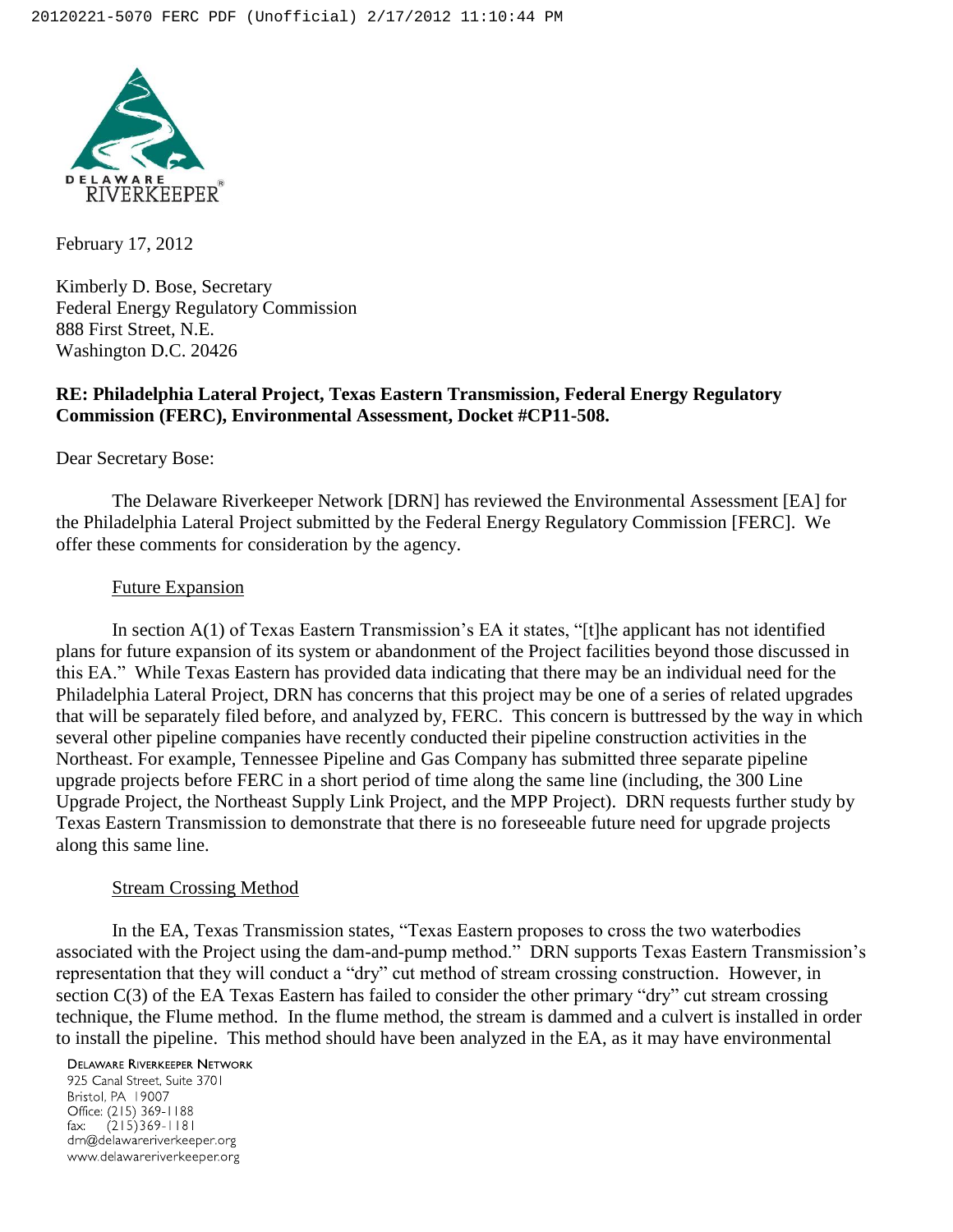benefits beyond the dam-and-pump method. Additionally, in section C(3) the Horizontal Direct Drilling method was summarily dismissed with a conclusory statement that "this alternative would not be environmentally preferable to the Proposed Action." Yet, no more analysis of this method was provided. A more thorough examination should have been provided in the EA.

## Variances

Texas Eastern states in section A(6) that "[d]ue to site limitations such as steep topography, residential areas, and a public park, the temporary construction workspace would be situated less than 50 feet from the waterbodies," and furthermore, that these conditions will facilitate a need for Texas Eastern to depart from FERC's Plan and Procedures. Steep slopes in and around a construction area for a pipeline water crossing pose significant problems for erosion and sediment control measures. The EA should have detailed the specific risks that these conditions pose for this project, and the ways in which Texas Eastern plans to mitigate these problems.

DRN requests that FERC require Texas Eastern Transmission to supplement their EA to reflect the issues identified in this comment before the project moves forward.

Thank you for the opportunity to submit these comments.

Respectfully submitted,

/s/ Aaron Stemplewicz

Aaron Stemplewicz, Staff Attorney Delaware Riverkeeper Network 925 Canal Street, Suite 3701 Bristol, PA 19007